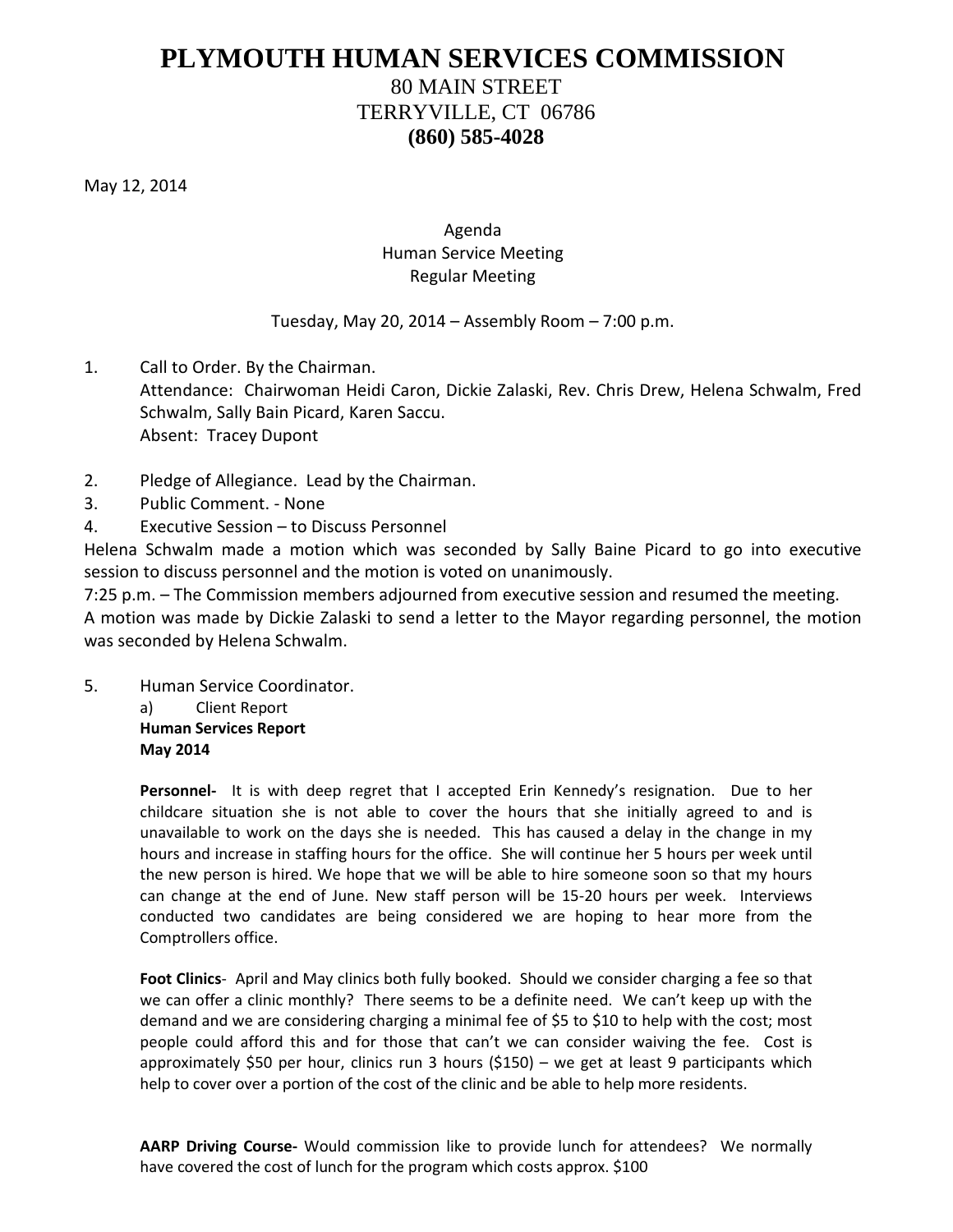**Energy Assistance**-\$1000 left out of \$16000 from Operation Fuel. Additionally, 15 other household received assistance from the town fuel bank. Several households have had electricity shut off, and because they did not call for a payment arrangement ahead of time, their situation is fairly bleak- most people do not have \$2000 to come up with to pay their bill in full which in most cases is the only way to get services turned back on. CL&P is willing to work with resident on a payment plan as long as their power is not shut off. Some client reported issues with BCO, one person has even sent a letter to the Executive director at BCO and CC'd the mayor and the state. Updated: Balance on Energy Assistance: \$250

**Grants**- Will presented to deciding board on Tai Chi grant on May 20<sup>th</sup>, went well. There were some questions regarding the "numbers" and they were referred to the Recreation Dept. Hoping to hear from them soon. We assured the committee that there is definitely interest by Plymouth seniors.

Thomaston Savings Grant – still trying to figure out what we need that might be approved by them; we have not been successful in the past with our applications. TSBDAN likes to give "equipment" type items; they gave the Fire Marshall five I-pads. We might consider applying for gift cards from them for Senior's, they may be more inclined to approve those. Abby will investigate this further. They do give us \$2500 for our fuel bank every year.

**Triad-** Spring conference was a huge success! About 30 Plymouth seniors attended. It was wonderful, we offered all kinds of events and it was well received by everyone.

**PECC-** They are doing two fundraisers- One is "Drive Like your Kids live here" Signs that are made right here in town and cost \$10, profit will go toward the PECC Scholarship fund. I have some in my office if anyone would like one. They are also going to be selling "Pinwheels for prevention" to bring awareness to child abuse. Wheeler clinic will be providing a class for local agencies that work with families regarding child abuse.

**CT Dept of Social Services**- some decrease in issues with DSS. I learned about a great job training program that is available to people on food stamps, but there are no providers in our region. However, people can travel to Hartford to receive this training and DSS is working on getting Naugutuck Valley Community College. Biggest issue currently is that Access Health CT has taken over all medical (HUSKY aka Medicaid) and this has not gone smoothly, I had one person in my office for 3 hours, then back 3 more times before getting her coverage for her and her daughter.

**REFUSE TO BE A VICTIM** class- Class was held  $14<sup>th</sup>$  and  $15<sup>th</sup>$ . I am not sure exactly what happened but the Chief had to withdraw their support for this the class, however I told the instructor that I would rather cancel the class then have to tell people they have to pay for something that was advertised as free. The instructor said he could accommodate 15 free. I would like the commission to consider possibly giving him some sort of stipend to help offset the costs associated with this issue. Fifteen attended, three were repeats and did not need the materials, cost for nine would be between \$100-\$150. Rev. Drew made a motion to pay the instructor \$100, the motion was seconded by Dickie Zalaski and voted on unanimously.

Rev. Drew also commented on some of the cute vehicle stickers seen on many cars with children that may alert criminals to families circumstances and give them an idea of when no one might be home. There is general discussion regarding tell-tale signs that criminals look for; i.e. presence of pets, signage etc.

**Technology-** We have purchased "Charity Tracker" which is wonderful case management tool. It is far less expensive of the options we considered and will allow networking if the food pantry decides to join. It is great for tracking in person assistance and I am learning how to use it to track everyone phone call received. The attached report is services provided from 4/10-4/30.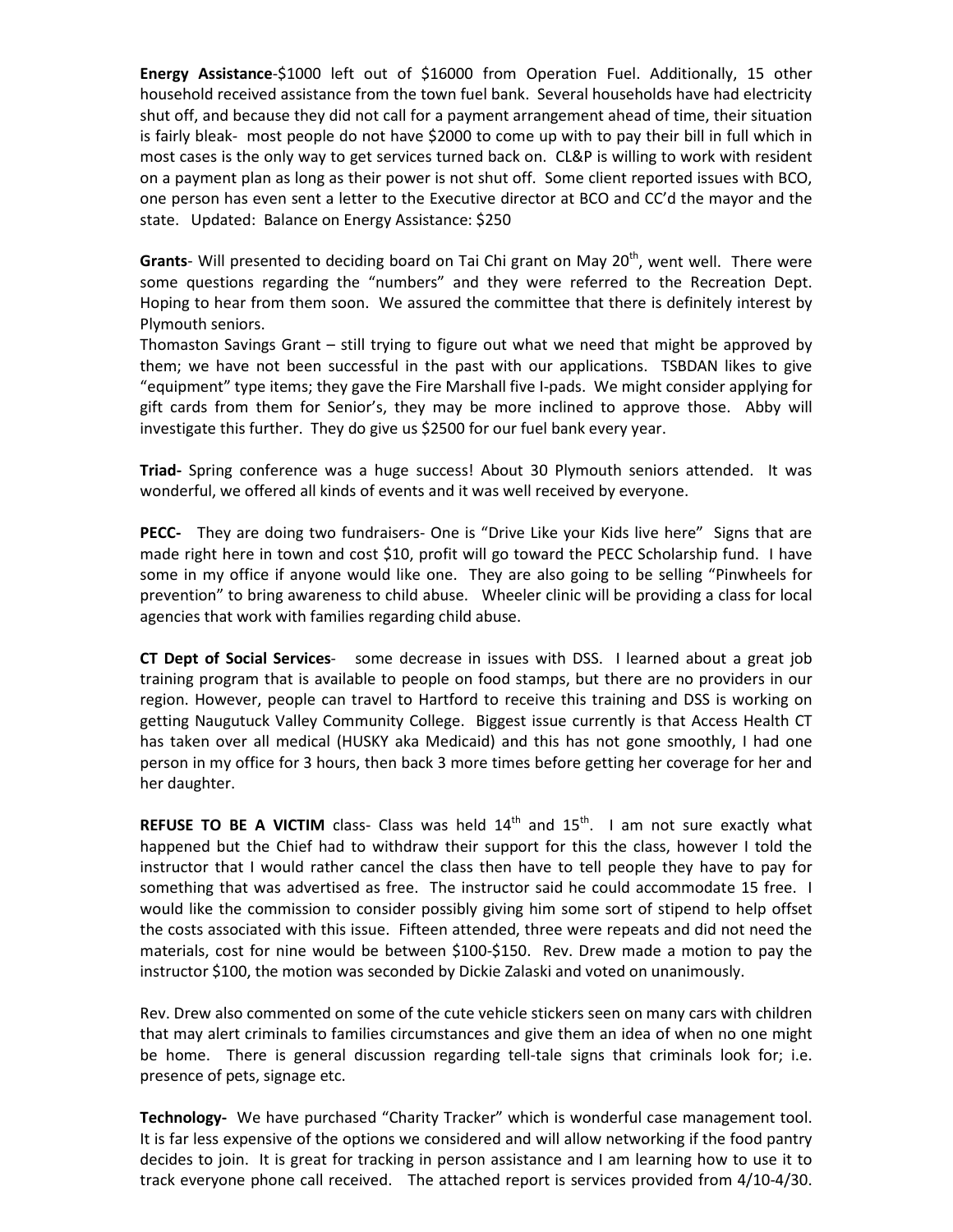We also have a new phone system in place, with an extra line and fax in the human services office. I am pleased that all these changes are making my job somewhat easier.

Unfortunately, we are back down to one computer in my office. Operation Fuel will be giving us a laptop through a grant program but not until July.

**Hospice fund- See attached** I talked with Bristol Hospital HomeCare Hospice Program. They state that are often things that are not covered by insurance the patients and their family need. They have a fund of their own but would be happy to reach out to us for any Plymouth/Terryville residents. For example: massage therapy, assistance with burial, transportation for family members, giftcards for anything from take out, fun activities for a child, birthday gifts, and also homemaking services (someone to come and clean, prepare meals, grocery shopping etc). She suggested there should be an application; we can send it to them and other hospice providers. Dickie Zalaski also feels that we should consider adult daycare and homecare/family caregiver in addition to Hospice also be considered in the program. We also shouldn't limit the maximum to \$250, depending on an individuals circumstance. Dickie Zalaski made a motion to accept the policy with discussed revisions and the motion is seconded by Helen Schwab and voted on unanimously.

**Meetings- see attached**. Would like commissioner's thoughts on what is priority, etc. Have not yet had meeting with mayor to discuss meetings and hope that with increase in staffing hours, that I will be able to continue to attend those most important ones. The part time person will be scheduled for Thursday and Fridays so hopefully she will be in the office so that I may attend the more important meetings.

**Small Wonders-** Have not yet had anyone expressed interest in being on the committee. Specifically needed is someone who can be the donor contact person, and I will continue to handle the sign ups from clients. I hope to have the first meeting in June.

6. Old Business

Approval of Holiday/Small Wonders Program procedure's, never approved procedures. Rev. Drew made a motion which was seconded by Dickie Zalaski to approve the procedures and the motion is approved unanimously.

Cleveland Trust – Fund was used for three people displaced by fire. There was a question as to who was responsible for tenants. The Town is responsible for victims and have to cover the cost and put a lien on the property owners. It was suggested that we go after reimbursement to the fund from the Town. It was approximately \$1,000. We covered shelter for a week and all tenants found alternate housing.

Rev. Drew feels we should let this go for this event, but will follow the proper procedures for all future events.

Budget Update – no update

- 7. New Business. None
- 9. Chairwomen's Comments. Chairman Heidi Caron comments that she is very happy with the newsletter that has been going out.
- 10. Commissioner's Comments. Helena Schwalm is happy that staff is getting part-time help but feels that eventually the Town will realize that they need an additional full-time person.
- 11. Administrative Matters. Welcome to Fred Schwalm, as our new alternate member. Fred will need to be sworn in by the Town Clerk. The website will also need to be updated to reflect the changes.

Meeting Dates: Abby will no longer be available on Tuesday for meetings, the Commission reviewed the published meeting schedule to determine the best dates for everyone and a consensus for the first